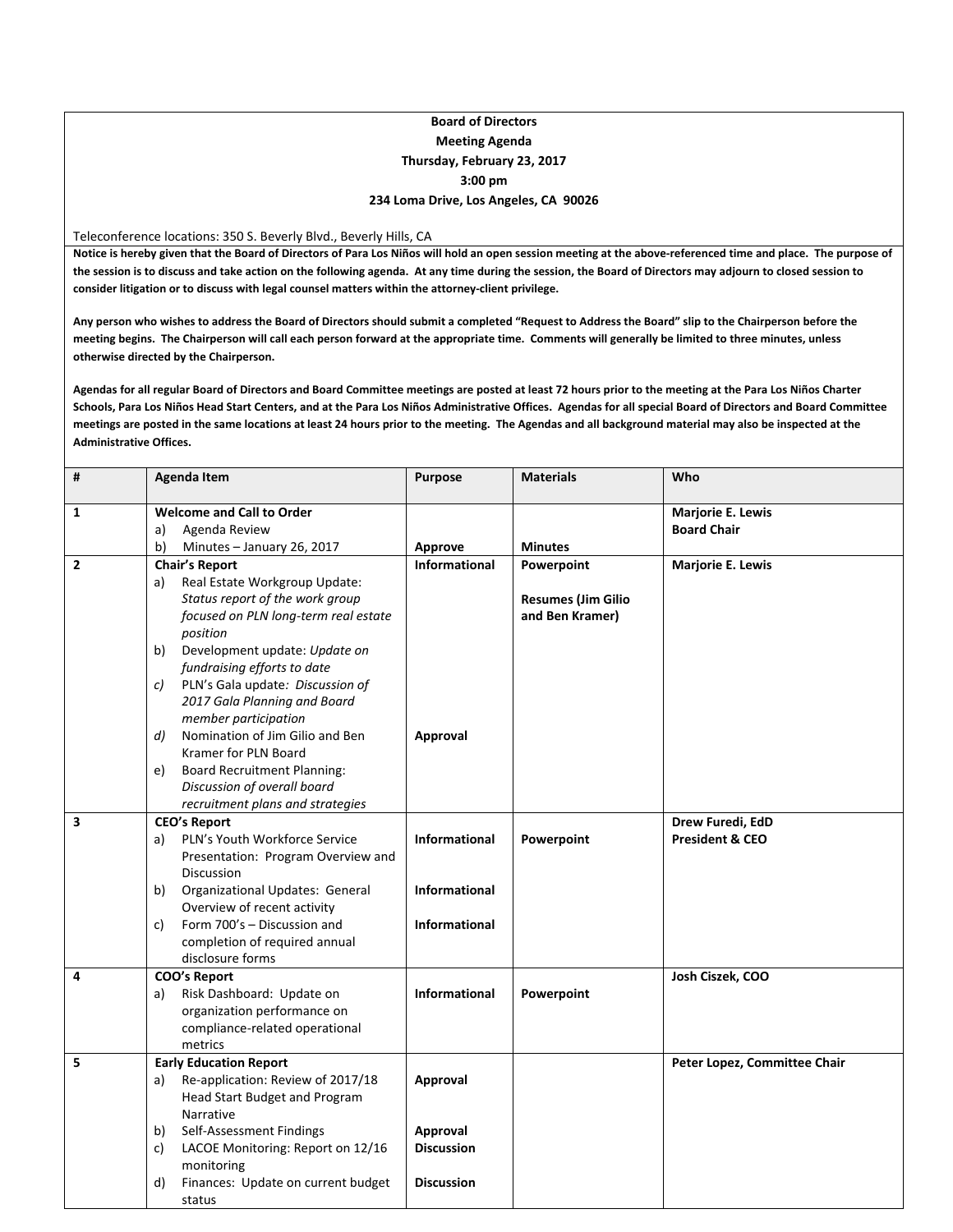|                | e) | Enrollment: Update on program                                               | <b>Discussion</b>    |                                      |                                       |
|----------------|----|-----------------------------------------------------------------------------|----------------------|--------------------------------------|---------------------------------------|
|                |    | enrollment                                                                  |                      |                                      |                                       |
|                | f) | CACFP: Update on food service costs                                         | <b>Discussion</b>    |                                      |                                       |
|                | g) | Referrals: Number of child service                                          | <b>Discussion</b>    |                                      |                                       |
|                |    | referrals                                                                   |                      |                                      |                                       |
|                | h) | CLASS Scores: Update on teacher                                             | <b>Discussion</b>    |                                      |                                       |
|                | i) | performance<br>DRDP Results: Update on child                                | <b>Discussion</b>    |                                      |                                       |
|                |    | performance                                                                 |                      |                                      |                                       |
|                | j) | Unusual Incidents: Update on events                                         | <b>Discussion</b>    |                                      |                                       |
|                |    | at sites                                                                    |                      |                                      |                                       |
| 6              |    | <b>Charter School Report</b>                                                |                      | Powerpoint                           | <b>Cathy Hession, Committee Chair</b> |
|                | a) | LAUSD Oversight Visits Summary:                                             | Informational        |                                      |                                       |
|                |    | Review of 2016/2017 oversite visits                                         |                      |                                      |                                       |
|                |    | and reports                                                                 |                      |                                      |                                       |
|                | b) | Review of data dashboard with                                               | Informational        |                                      |                                       |
|                |    | current academic progress and                                               |                      |                                      |                                       |
|                |    | operational information                                                     |                      |                                      |                                       |
|                | C) | General School Updates: Overview of                                         |                      |                                      |                                       |
|                |    | recent activity                                                             |                      |                                      |                                       |
|                | d) | Request for Proposal Vended Meals                                           | Approval             | <b>Complete RFP on</b>               |                                       |
| $\overline{7}$ |    |                                                                             |                      | <b>Director Point</b><br>- 990 Form  | Glenn Sonnenberg, Committee Chair     |
|                | a) | <b>Finance Committee Report</b><br>990 - Reviewed and Filed                 | <b>Informational</b> | - 1 <sup>st</sup> Interim Reports to |                                       |
|                | b) | 1 <sup>st</sup> Interim Reports                                             |                      | <b>LAUSD</b>                         |                                       |
|                | c) | Financials - Dec. 2016                                                      |                      | - December 2016                      |                                       |
|                |    |                                                                             |                      | <b>Financials</b>                    |                                       |
| 8              |    | <b>Action Items - Consent</b>                                               |                      |                                      | Marjorie E. Lewis                     |
|                | a) | Signatories Contractual Authorities:                                        | Approval             |                                      |                                       |
|                |    | Provides CFO with the authority to                                          |                      |                                      |                                       |
|                |    | sign fiscal documents for our State                                         |                      |                                      |                                       |
|                |    | Preschool Program                                                           |                      |                                      |                                       |
|                | b) | Early Ed TNTA Plan: Outlines Head                                           | Approval             |                                      |                                       |
|                |    | Start training and technical                                                |                      |                                      |                                       |
|                |    | assistance plans for the 2017-2018                                          |                      |                                      |                                       |
|                |    | program year.                                                               |                      |                                      |                                       |
|                | C) | Early Ed School Readiness: Provides                                         | Approval             |                                      |                                       |
|                |    | description of how PLN will ensure<br>progress relative to the LACOE School |                      |                                      |                                       |
|                |    | <b>Readiness Goals</b>                                                      |                      |                                      |                                       |
|                | d) | CA Dept of Ed. Authorized Signatories   Approval                            |                      |                                      |                                       |
|                | e) | Charter School Wellness Policy:                                             | Approval             |                                      |                                       |
|                |    | Annual approval of PLN Wellness                                             |                      |                                      |                                       |
|                |    | Policy                                                                      |                      |                                      |                                       |
|                | f) | 2017/18 Instructional Calendar:                                             | Approval             |                                      |                                       |
|                |    | Approval of Charter School calendars                                        |                      |                                      |                                       |
|                |    | for 17/18 academic year                                                     |                      |                                      |                                       |
|                | g) | <b>SARC Report (School Accountability</b>                                   | Approval             | Documents on                         |                                       |
|                |    | Report Card): Approval of State                                             |                      | <b>Director Point</b>                |                                       |
|                |    | Mandated Public Information about                                           |                      |                                      |                                       |
|                |    | PLN schools                                                                 |                      |                                      |                                       |
|                | h) | 16/17 LAUSD Compliance Monitoring                                           | Approval             | Documents on                         |                                       |
|                |    | Checklist: Confirming Annual Board                                          |                      | <b>Director Point</b>                |                                       |
|                |    | Compliance Review                                                           |                      |                                      |                                       |
| 9              |    | Closed Session-                                                             |                      |                                      | Marjorie E. Lewis                     |
|                |    |                                                                             |                      |                                      |                                       |
|                |    | Public Employee Performance Evaluation                                      |                      |                                      |                                       |
|                |    |                                                                             |                      |                                      |                                       |
|                |    | (Gov. Code sect. 54957(b) (1)                                               |                      |                                      |                                       |
| 10             |    | Report out on any action taken in closed                                    |                      |                                      | <b>Marjorie E. Lewis</b>              |
|                |    | session                                                                     |                      |                                      |                                       |
|                |    |                                                                             |                      |                                      |                                       |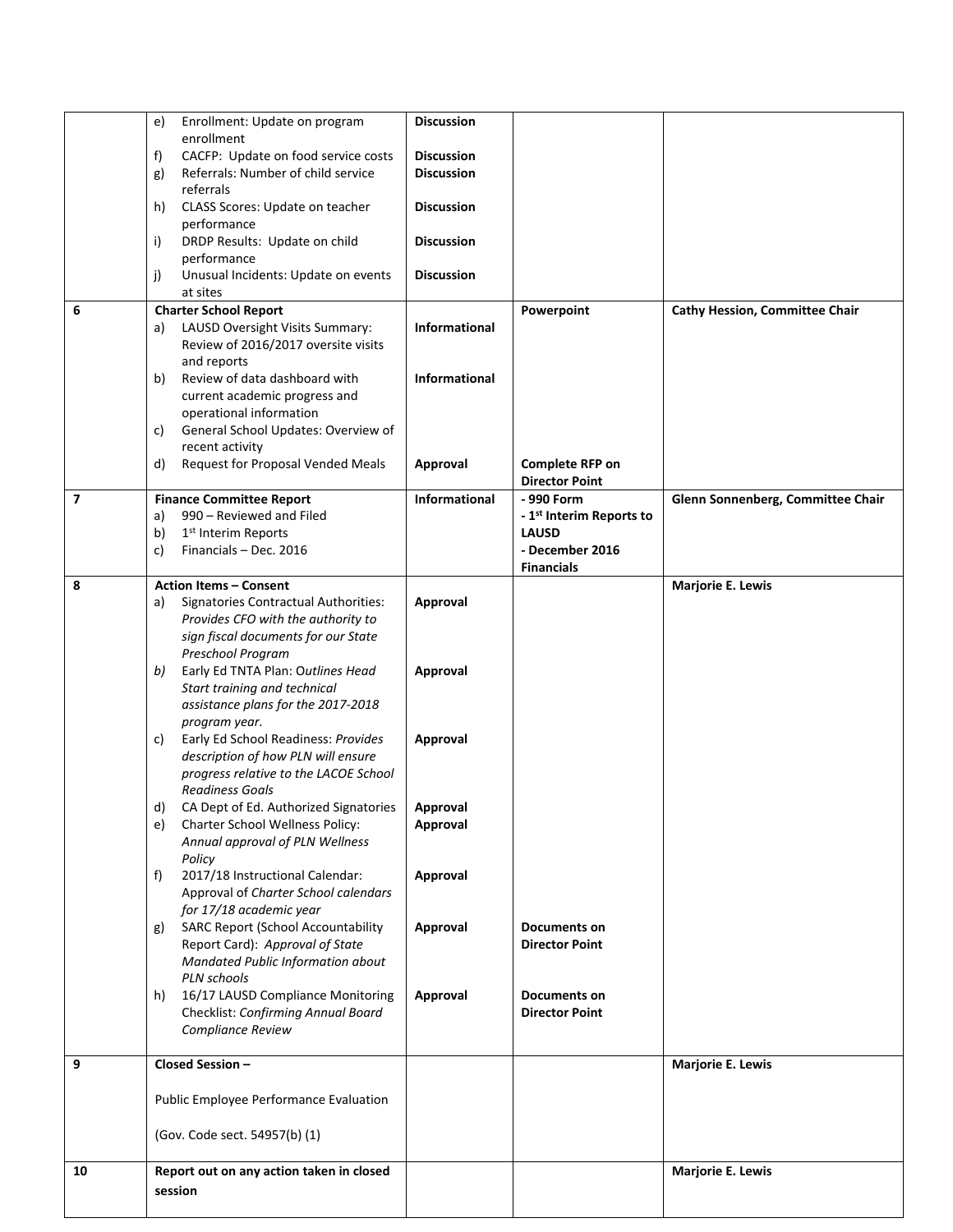|    | Board of Director Comments / Reports                                                                                                                                                                                                                                                                                                                                                                                                                                                                                                                                                            |  |  |  |  |  |
|----|-------------------------------------------------------------------------------------------------------------------------------------------------------------------------------------------------------------------------------------------------------------------------------------------------------------------------------------------------------------------------------------------------------------------------------------------------------------------------------------------------------------------------------------------------------------------------------------------------|--|--|--|--|--|
|    | Directors' comments concern the charter schools, which may be of interest to the Board. This is placed on the Agenda to enable individual<br>Directors to convey information to the Board and to the public. There is to be no discussion or action taken by the Board unless the item is<br>noticed as part of the Agenda.                                                                                                                                                                                                                                                                     |  |  |  |  |  |
|    | Non-Agenda Public Comment                                                                                                                                                                                                                                                                                                                                                                                                                                                                                                                                                                       |  |  |  |  |  |
|    | Any person who wishes to address the Board regarding a matter within the Board's jurisdiction that is not related to an item on this Agenda<br>should submit a completed "Request to Address the Board" slip to the Chairman before the meeting begins. Comments will generally be limited<br>to three minutes, unless otherwise directed by the Chairman. No action will be taken on any comments unless the Board of Directors makes the<br>determination that an emergency exists or that there is a need to take action subsequent to posting of the Agenda. (Government Code §<br>54954.3) |  |  |  |  |  |
| 11 | Adjourn                                                                                                                                                                                                                                                                                                                                                                                                                                                                                                                                                                                         |  |  |  |  |  |
|    | <b>Upcoming Meetings:</b>                                                                                                                                                                                                                                                                                                                                                                                                                                                                                                                                                                       |  |  |  |  |  |
|    | <b>Charter School Operations Committee: March 2, 2017</b>                                                                                                                                                                                                                                                                                                                                                                                                                                                                                                                                       |  |  |  |  |  |
|    | Early Education Committee: March 30, 2016                                                                                                                                                                                                                                                                                                                                                                                                                                                                                                                                                       |  |  |  |  |  |
|    | Finance Committee: March 30, 2017                                                                                                                                                                                                                                                                                                                                                                                                                                                                                                                                                               |  |  |  |  |  |
|    | Executive/Governance Committee: March 30, 2017<br>$\bullet$                                                                                                                                                                                                                                                                                                                                                                                                                                                                                                                                     |  |  |  |  |  |
|    |                                                                                                                                                                                                                                                                                                                                                                                                                                                                                                                                                                                                 |  |  |  |  |  |
|    | Para Los Niños does not discriminate on the basis of disability in the admission or access to, or treatment or employment in, its programs or<br>activities. Anna Webb has been designated to receive requests for disability-related modifications or accommodations in order to enable<br>individuals with disabilities to participate in open and public meetings at Para Los Niños. Please notify Anna Webb at (213) 250-4800, ext 512<br>at least 72 hours in advance of any disability accommodations being needed in order to participate in the meeting.                                |  |  |  |  |  |
|    | <b>Certification of Posting</b>                                                                                                                                                                                                                                                                                                                                                                                                                                                                                                                                                                 |  |  |  |  |  |
|    | I, Anna Webb, Clerk of the Board of Directors of Para Los Niños, hereby certify that this agenda was posted on Feb 20, at 3:00<br>PM at:                                                                                                                                                                                                                                                                                                                                                                                                                                                        |  |  |  |  |  |
|    | Para Los Niños-Gratts Primary Center, 474 S. Hartford Avenue, Los Angeles, CA 90017<br>٠                                                                                                                                                                                                                                                                                                                                                                                                                                                                                                        |  |  |  |  |  |
|    | Para Los Niños Charter Elementary School, 1617 E. 7 <sup>th</sup> Street, Los Angeles, CA 90021<br>$\bullet$                                                                                                                                                                                                                                                                                                                                                                                                                                                                                    |  |  |  |  |  |
|    | Para Los Niños Charter Middle School, 835 S. Stanford Avenue, Los Angeles, CA 90021<br>$\bullet$                                                                                                                                                                                                                                                                                                                                                                                                                                                                                                |  |  |  |  |  |
|    | Para Los Niños Head Start, 1145 Cypress Avenue, Los Angeles, CA 90065                                                                                                                                                                                                                                                                                                                                                                                                                                                                                                                           |  |  |  |  |  |
|    | Para Los Niños Head Start, 4118 Chevy Chase Drive Avenue, Los Angeles, CA 90039                                                                                                                                                                                                                                                                                                                                                                                                                                                                                                                 |  |  |  |  |  |
|    | Para Los Niños Head Start, 2828 West Magnolia Blvd, Burbank, CA 91505                                                                                                                                                                                                                                                                                                                                                                                                                                                                                                                           |  |  |  |  |  |
|    | Para Los Niños Head Start, 5000 Hollywood Blvd, Los Angeles, CA 90027                                                                                                                                                                                                                                                                                                                                                                                                                                                                                                                           |  |  |  |  |  |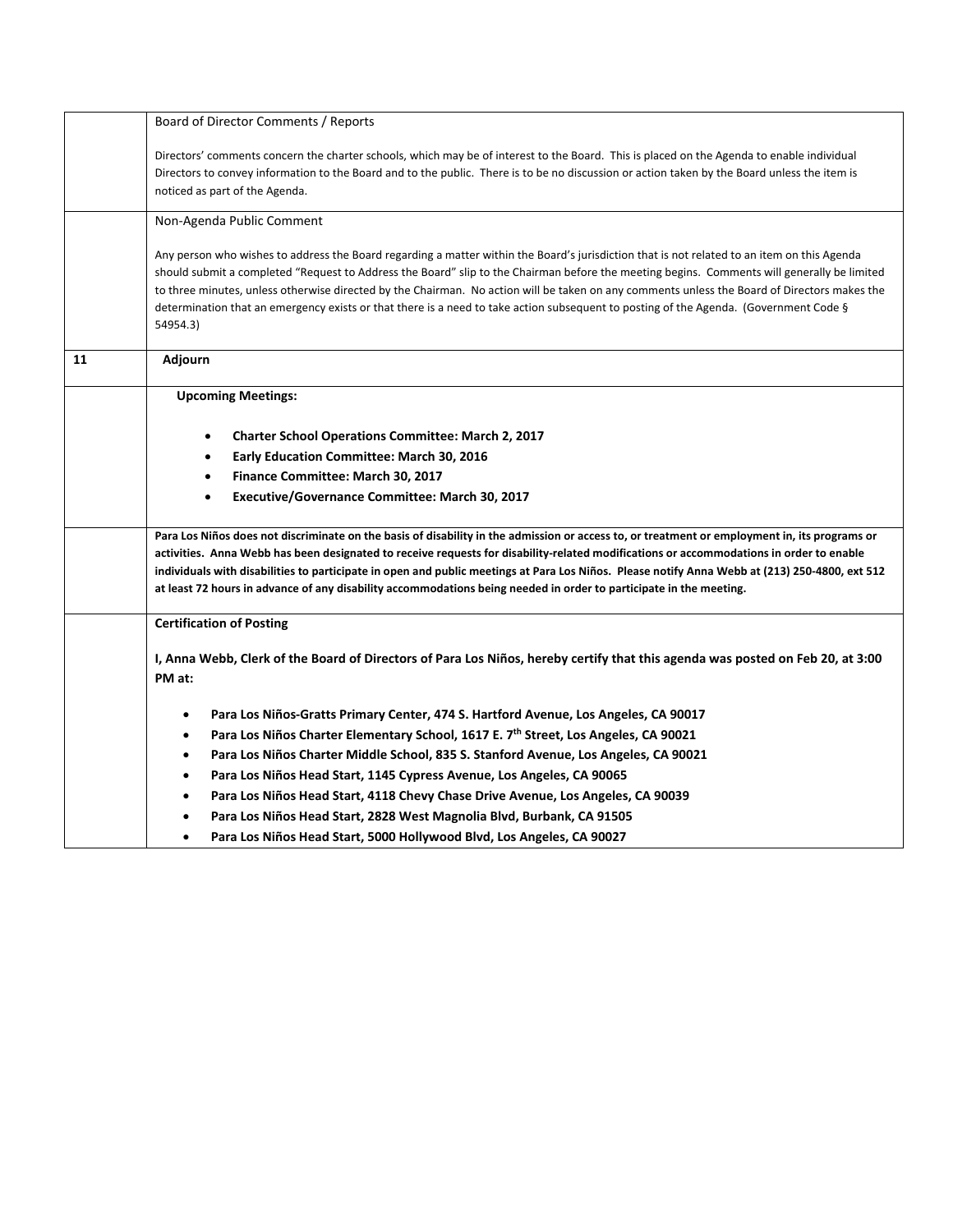Para Los Niños Minutes, Board of Directors (Special Meeting) January 27, 2017

## Members

| Marjorie Lewis, Chair | X | Cindy Winebaum,          | X |
|-----------------------|---|--------------------------|---|
|                       |   | teleconference           |   |
| Tom Masenga           |   | <b>Walter Parkes</b>     |   |
| Peter Lopez           | X | Ronnie Roy, Secretary    | X |
| Cathy Hession         | X | Glenn Sonnenberg         |   |
| Pedro Marti           |   | Mark Pan, teleconference | x |
| Andrei Muresianu      |   |                          |   |

## Staff

| Drew Furedi, President & CEO  | X | Angela Capone, VP of Early     | X |
|-------------------------------|---|--------------------------------|---|
|                               |   | Education                      |   |
|                               |   |                                |   |
| Camille Gonzalez, CFO         |   | Stephen McCray, Director of    |   |
|                               |   | <b>Instructional Support</b>   |   |
|                               |   |                                |   |
| Josh Ciszeck, COO             |   | Deanette Brewer, VP of Human   |   |
|                               |   | Resources                      |   |
|                               |   |                                |   |
| Andy Herod, VP of Student and |   | Anna Webb, Executive Assistant | X |
| <b>Community Services</b>     |   | & Board Liaison                |   |
|                               |   |                                |   |
|                               |   |                                |   |
| Patrick Sinclair, VP of       |   |                                |   |
| Development                   |   |                                |   |
|                               |   |                                |   |

- 1. Welcome and Call to Order‐ Meeting was called to order by Marjorie Lewis on January 26, 2017 at 9:06 am.
	- a) Agenda reviewed and approved
	- b) Minutes from Nov.  $17<sup>th</sup>$ , 2016 reviewed. And approved. Marjorie Lewis requested a motion to approve the minutes. Cathy Hession moved to approve, the motion was seconded by Ronnie Roy and unanimously approved. There were no dissenting votes or abstentions.
- 2. Action Items Consent
	- a) Early Education Change of Headquarter Address discussed and approved.